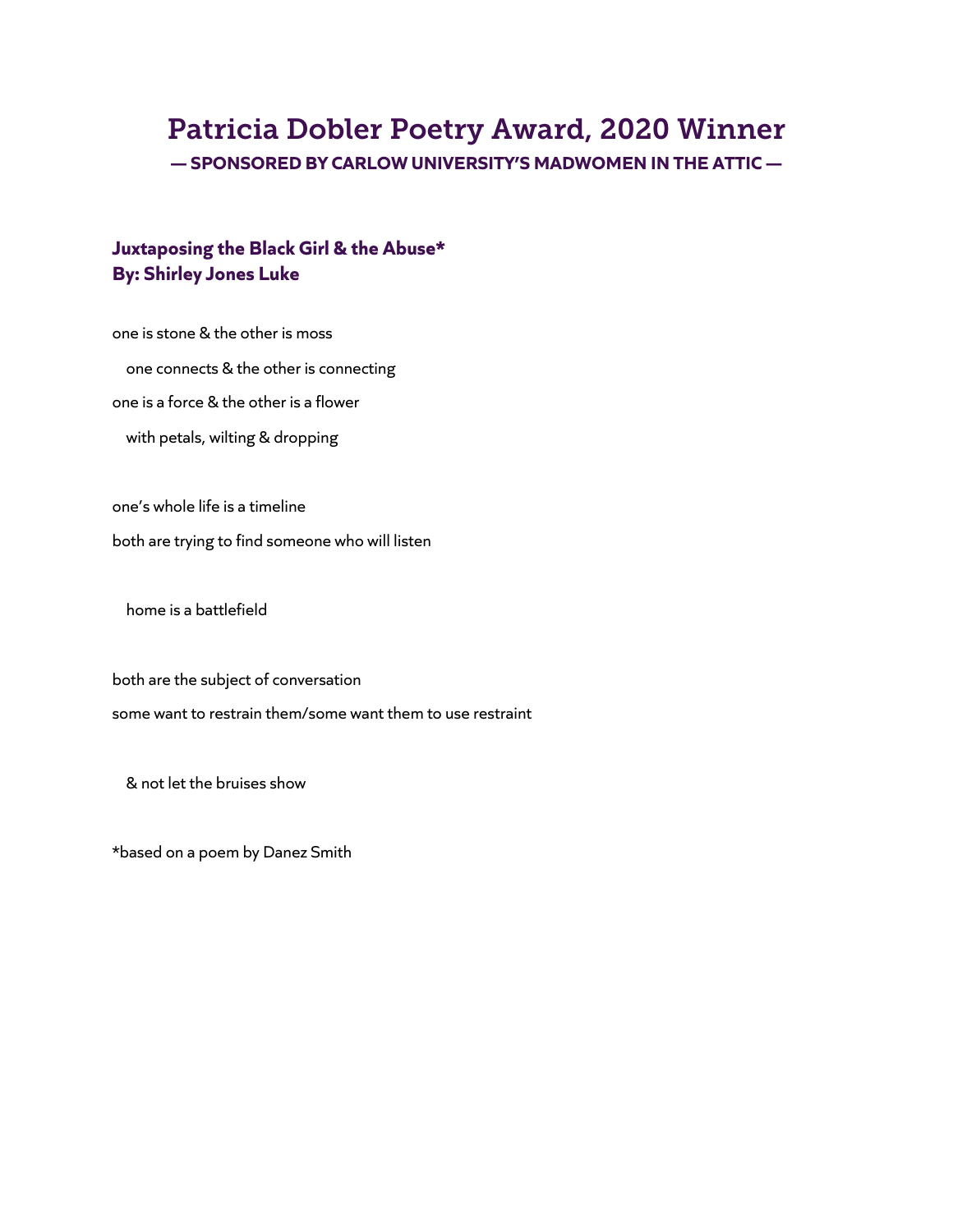#### **Judge's commentary**

Poet Jan Beatty, the judge of the 2020 Dobler Award, wrote this about Luke's poem:

"In a group of 1541 poems, this poem stands out for so many reasons. The risks taken with voice, form, and metaphor create a stunning and powerful experience. The authority of this voice begins with the very clear title and continues throughout. The interaction of the title, Juxtaposing the Black Girl & the Abuse, and the first line, one is stone & the other is moss, creates a powerful space in which the reader knows that this will not be an ordinary poem. The title defines and names, calling the reader to attention. And yet, the use of lower-case and the more "quiet" imagery of stone and moss—surprises. This masterful juxtaposition of both content and craft energizes and drives the poem. The metaphors add immediate psychic depth to a very intense subject, as in lines 3 and 4: one is a force & the other is a flower/with petals, wilting & dropping. The dropping petals bring forward the sadness that runs beneath the poem. The move from these petals to the strong voice of stanza 2: one's whole life is a timeline, brings the reader back to this dynamic juxtaposition. This speaker breaks our heart and teaches us at the same time.

As the poem continues, the use of white space with double-spacing, indentation, and multiple stanzas in a short poem—all support the largeness of this voice and the depth of emotion. A pivotal moment occurs in line 9 with the use of a slash: some want to restrain them/some want them to use restraint. This line contains the world of tension of the title's juxtaposition, and holds us for a moment in balance, embodying restraint. Then, we see the masterful use of the floating last line, beginning with the ampersand: & not let the bruises show. Here, we are given the body's truth, starting with the seemingly casual ampersand, but delivering the brutality of abuse. An impactful and necessary poem."

## **About the author**

Shirley Jones Luke is a poet and writer living in Boston, MA. She received an MA in English from the University of Massachusetts Boston and an MFA in creative writing from Emerson College. Her work focuses on Blackness and how it intersects with womanhood, culture and society. Luke's work has appeared in Longleaf Review, MAYDAY, Barren Magazine, Adanna, BlazeVOX, Deluge, Vox Poetica, Boston Accent Lit, Porridge, Fire Poetry and Willawaw, and other journals. She was recently nominated for a Pushcart Prize for the poem "Drumming Season," published in WORDPEACE. A graduate of The Watering Hole Poetry Retreat, Luke has attended workshops across the country and around the world, including Bread Loaf, the Cambridge Writers' Workshop Paris Writing Retreat, Tin House and VONA (Voices of Our Nations). She has also attended workshops on Martha's Vineyard and at Open Mouth in Arkansas. Luke is currently working on her poetry manuscript.

## **About the judge**

Jan Beatty's sixth book, The Body Wars, was published in 2020 by the University of Pittsburgh Press. She is the winner of the Red Hen Nonfiction Award for her memoir, American Bastard, forthcoming in 2021. Books include Jackknife: New and Collected Poems (2018 Paterson Prize), named by Sandra Cisneros on LitHub as her favorite book of 2019. The Switching/Yard was named one of "...30 New Books That Will Help You Rediscover Poetry" by Library Journal. The Huffington Post named her as one of ten women writers for "required reading." Her poem, "Shooter," was featured in a paper delivered in Paris by scholar Mary Kate Azcuy: "Jan Beatty's 'Shooter,' A Controversy for Feminist & Gender Politics." Other books include Red Sugar; Boneshaker, finalist, Milton Kessler Award; Mad River, Agnes Lynch